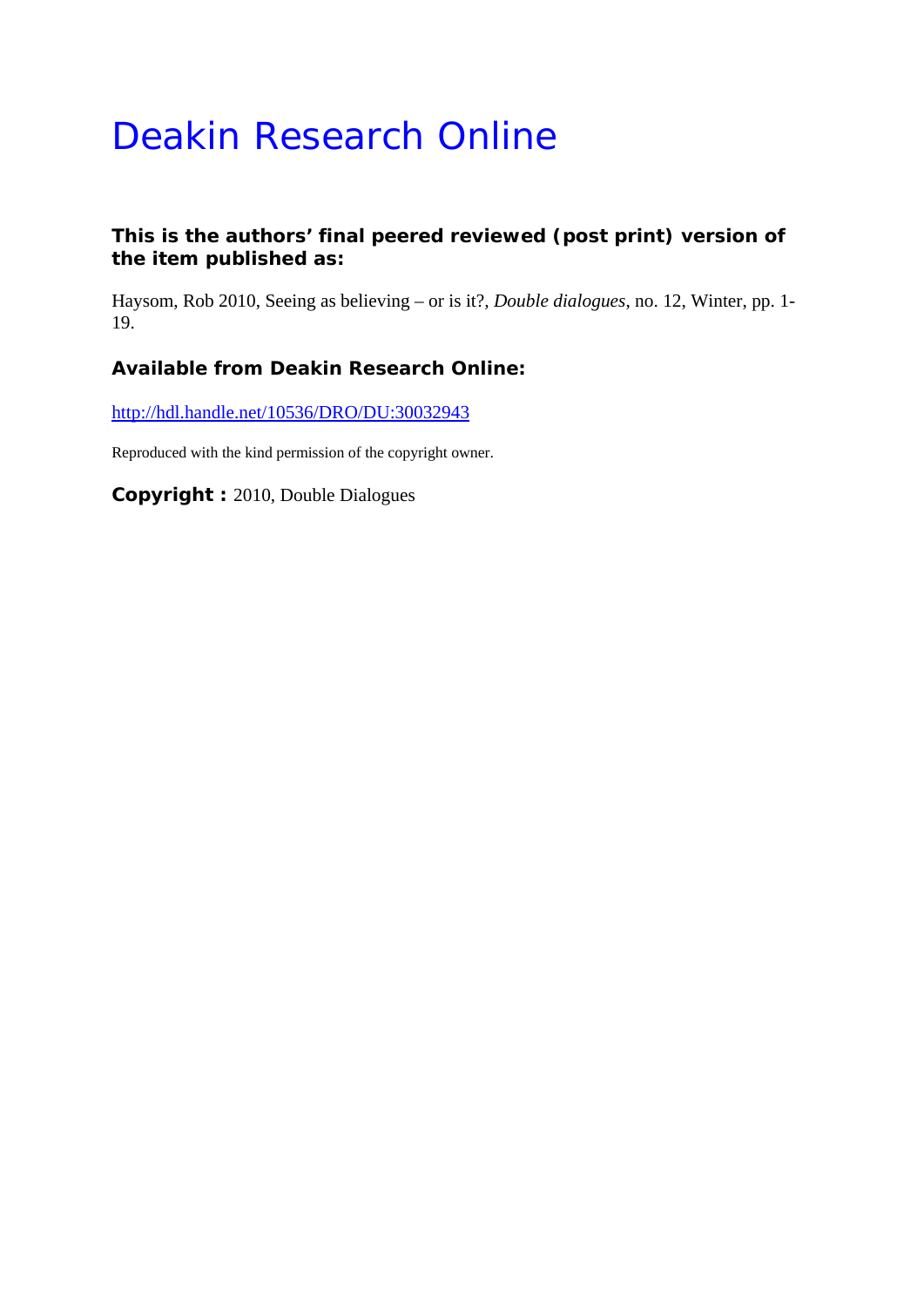## **Seeing as believing – or is it?**

## **Dr Rob Haysom**

## **Deakin University**

This article explores aspects of the life and art of the Australian artist Arnold Shore, the subject of my recently published book *Arnold Shore – Pioneer Modernist*, Macmillan Art Publishing, 2009. The pantheon of Australian art history celebrates particular artists and their visual output. These designated artists become the celebrated and orthodox names, who are seen as defining specific cultural and historical moments. Arnold Shore is cursorily acknowledged in many Australian art history accounts, most often for his teaching at the modernist school he co-founded in 1932, The Bell – Shore School. Much about his art and life remains hidden with the National Gallery of Victoria owning thirteen of his works, none of which are on display. Whilst suggesting there are specific reasons for Shore`s place in art history not being fully acknowledged, the article further investigates why some artists are consigned to a peripheral role, only for their significance and importance to be re-discovered at a later date after historical revisionism. Why is this so? Who are the tastemakers and gatekeepers that actively suppress artists stories and their contributions from receiving wider currency? What factors potentially conspire to obscure or push aside one group to the detriment of others? These questions are increasingly prescient in the twenty-first century as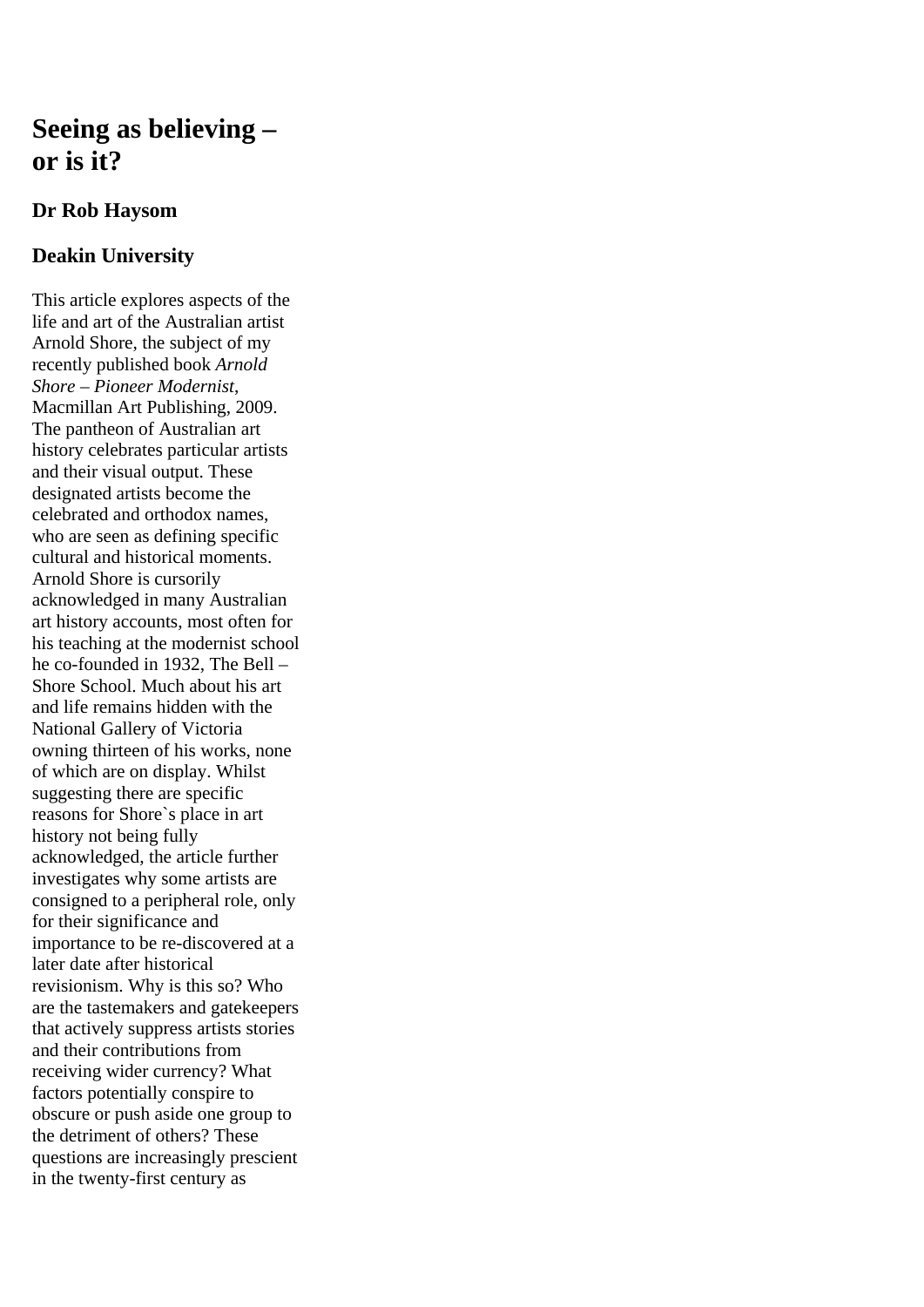globalisation and spectacle capitalism, compete with representative historical perspectives; issues raised in the latter part of the article.

## **Seeing as believing – or is it?**

## **Dr Rob Haysom**

## **Deakin University**

In this article I discuss the artist Arnold Shore, including excerpts from my recent book *Arnold Shore - pioneer modernist*, the first published monograph on his life and work. Shore`s acknowledgement in historical overviews of Australian art is unfairly balanced towards his early forays into modernist painting, his teaching at the Bell – Shore School, and his extensive critical writing. Why his broader *ouvre* is not more widely known raises a number of issues concerning how stories can become hidden and obscured.

I will firstly provide a brief overview of Shore`s activities and life. Secondly, I will cite several reflections by peers and critics about his painting. Thirdly, I suggest several reasons why Shore`s work is not more widely known. Finally, I will explore the issues that can impede an artists story, and how various sectors in the artworld can wittingly and unwittingly distort a historical perspective, particularly relevant in the twenty–first century.

In the book I state the following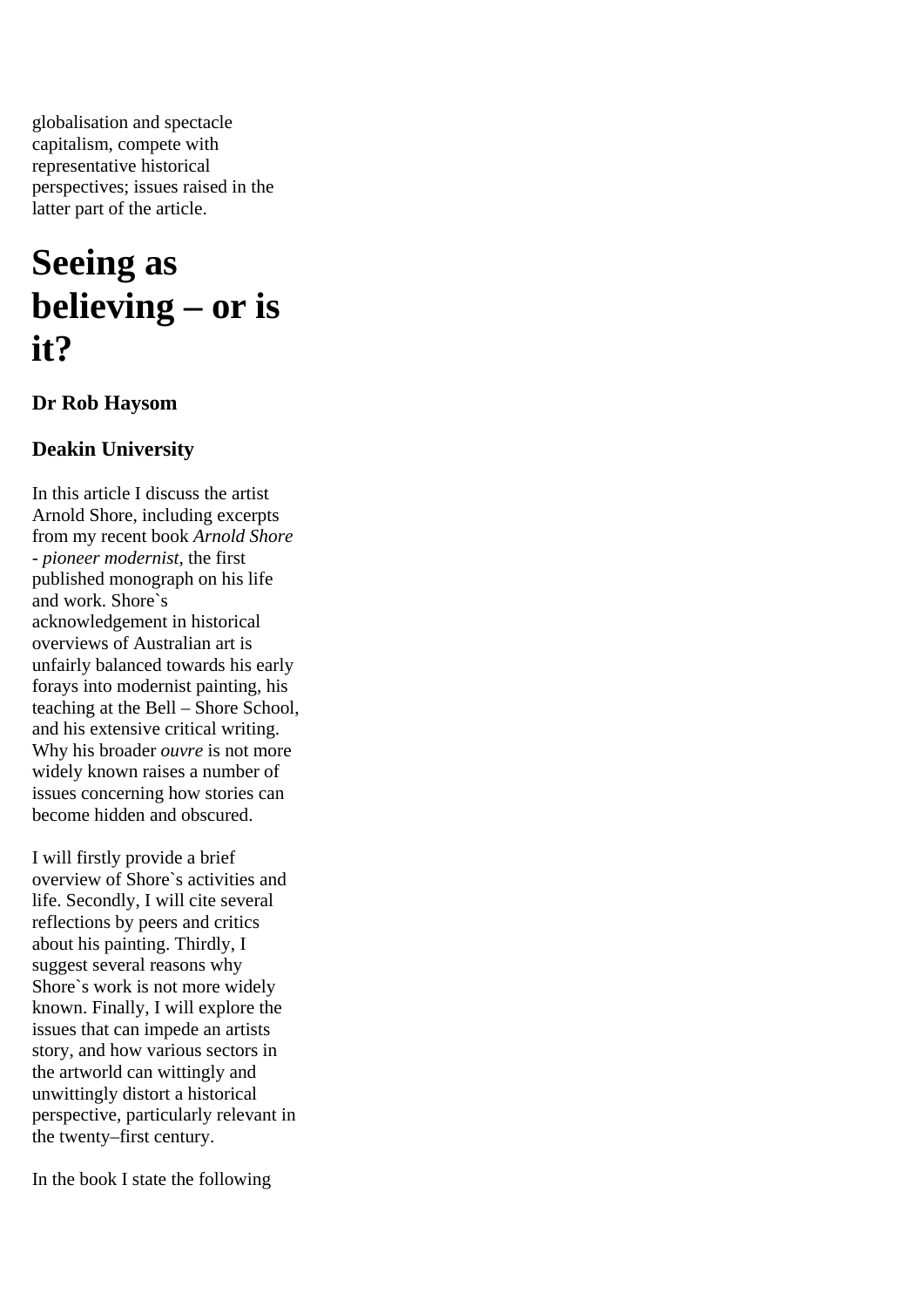about Shore :

Arnold Shore, along with his friend and painting contemporary, Jock Frater is recognized by art historians as a leader in advancing modernist art practice in Australia. In a sometimes hostile and unsympathetic climate exercised by the orthodoxy, they assiduously pursued their beliefs which became firmly rooted in post-impressionist concepts. They were pioneer modernists in Melbourne working in an insular and restrictive environment that sanctioned and reinforced works derivative of the Australian Impressionists. So restrictive was the Australian art scene that the earlier activities of the pioneer Sydney modernists, Roland Wakelin and Roy De Maistre were unknown in Melbourne. Before and during World War 1, Shore spent a disappointing stint studying drawing part-time at the National Gallery Art School under Fred McCubbin. Leaving the School before completing his studies, he was initially influenced by the doctrinaire painter, Max Meldrum, who offered an alternative teaching approach at his School. Under Meldrum`s tutelage, Shore gained in confidence and technical skill.

During the 1920s Shore, like many of his contemporaries, gained his knowledge of modern European art from secondary sources, such as books, magazines and postcards. This lack of exposure to original modernist works was made most palpable when a national tour of reproduction posters was undertaken in 1931.

By the late 1930s Shore, who had by then gained popular recognition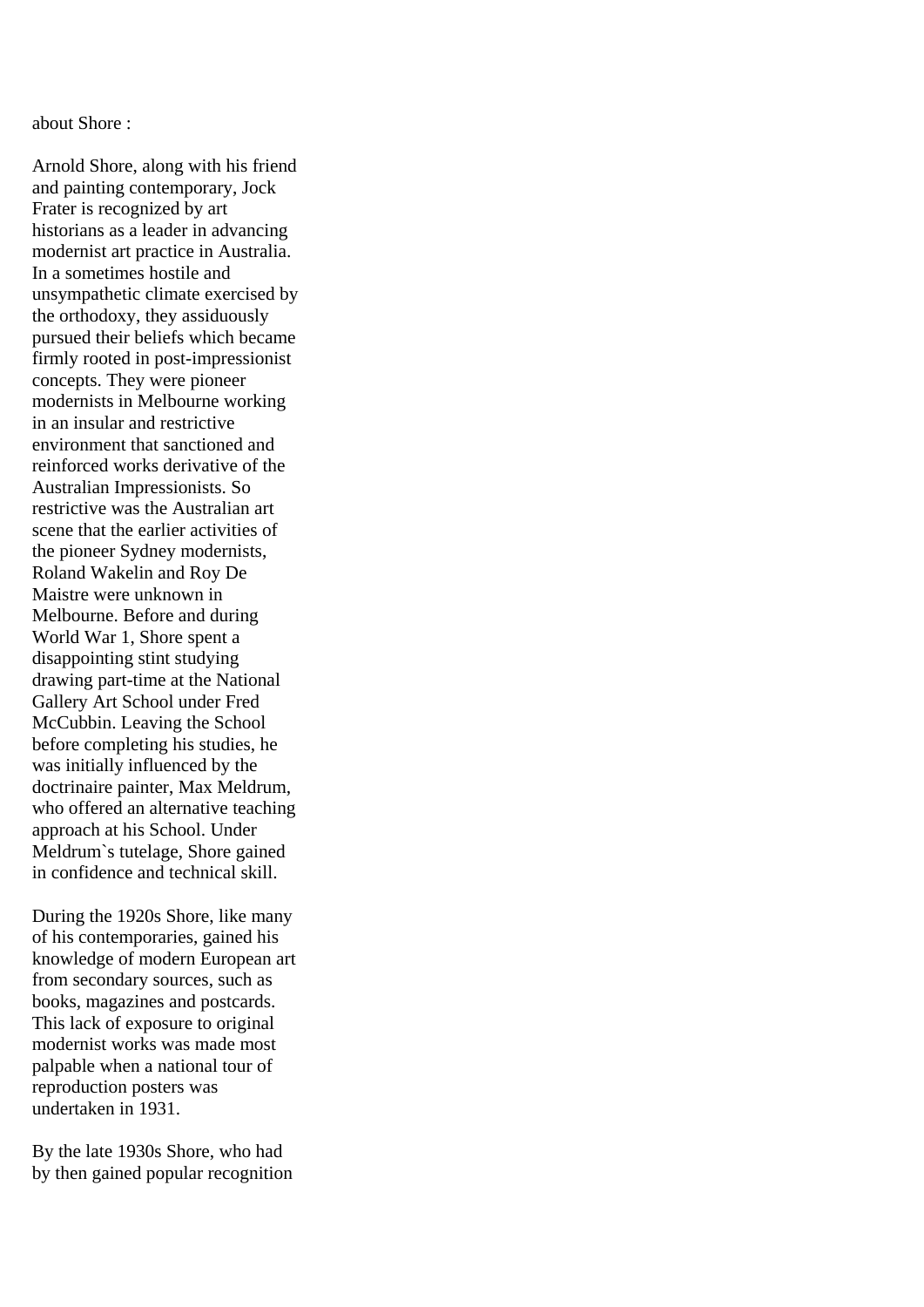for his flower studies, turned his focus to the Australian bush, and in particular, the area around Mt. Macedon. It is in his bush landscapes that Shore demonstrated an intimacy and unique perception of the environment. These works not only added to Australia`s landscape heritage but they also made a potent and significant contribution to Australian art.

Shore`s exuberant and richly painted surfaces that he applied to his flower studies and landscapes masked inner demons and internal struggles. A less than happy childhood led to recurrent bouts of severe mental depression. Shore lived for his art, and his various jobs as art critic, gallery lecturer, or teacher gave him the security to engage in his passion, whilst also struggling with bouts of debilitating mental depression.

Although outwardly conservative in appearance and demeanour, his art was rich and vibrant. In contrast, the conservative art establishment of the day made transgressors fearful and insecure and later acknowledgement by more enlightened critics was not always enough. A valued and endearing friendship between Shore and Frater helped sustain each other as they explored alternative approaches to depicting their world. Ironically, that friendship was later conveniently used by vested interests to denigrate and attempt to lessen the significance of their contribution to Australian art. Wedged between the collective power of the Australian Impressionists and the Angry Penguins, Shore`s approach was isolated and more individualistic. His place in history has been much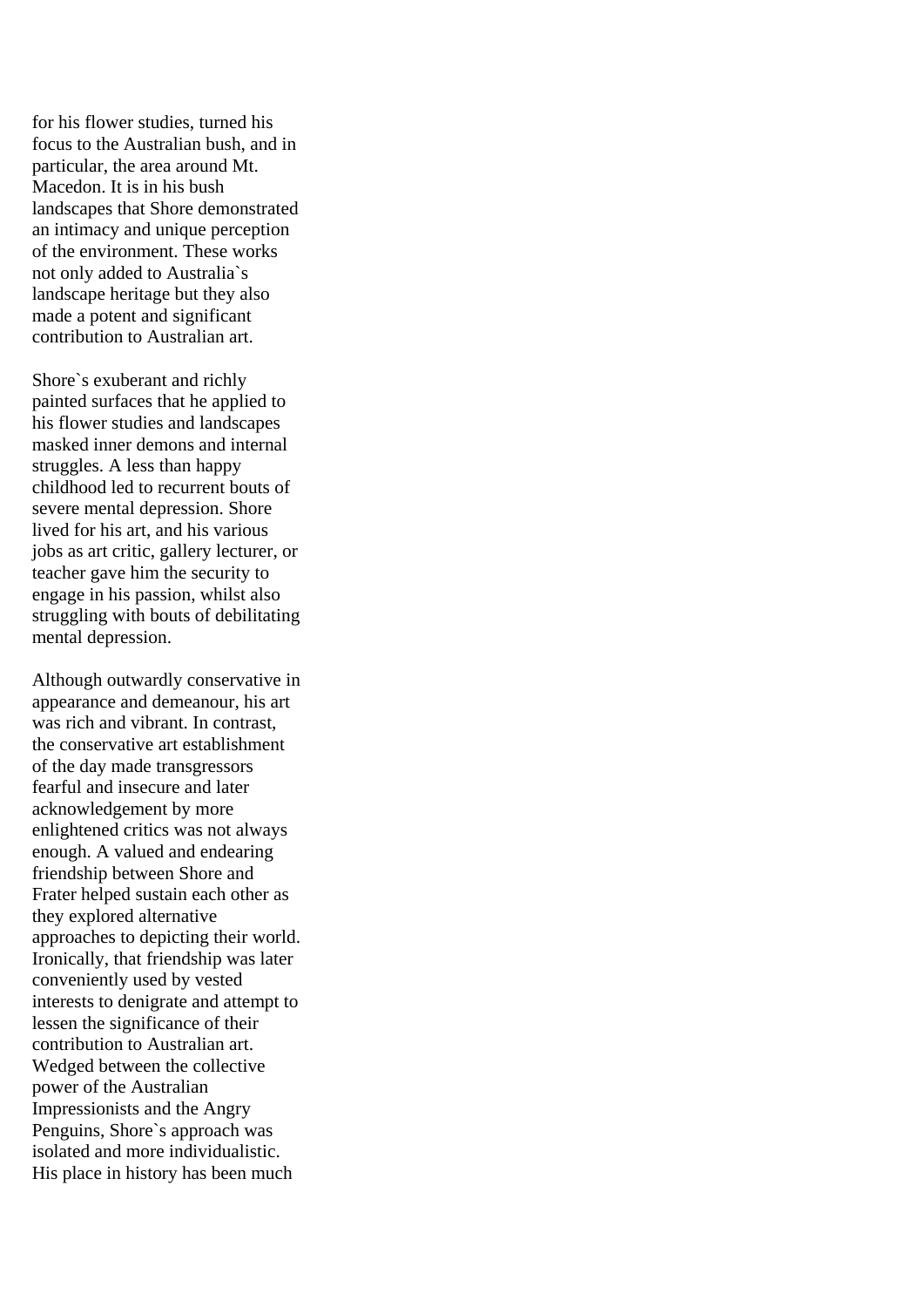neglected, despite his significant impact on Australian art which includes winning many prestigious awards and prizes for his painting, being well represented in all major Australian public galleries and many regional galleries and his activities as a teacher, writer and champion of others. In later years inner conflict, critical neglect and external criticism proved insurmountable (Haysom,2009,15).

In researching material for the book, a number of Shore`s peers and former gallery directors and critics spoke strongly about his work. The artist, Noel Counihan observed in the *Guardian* in 1946:

`His work, leaning closer to our contemporary life, was a positive factor influencing the artistic outlook of many artists, including the writer, then a student of 17 or so. I remember well the excitement I experienced looking at the fresh, vigorous paintings of Shore, rich in colour, striking in form, and reflecting some of the mood of the times. They helped to open up a new world of art to me.`

The artist, writer and critic, Adrian Lawlor wrote in *The Herald* in 1946 that Shore`s work: *`…abounds in that sense of style and quality which was always inherent in his work.`* 

The painter and critic Arthur V. Cook in *Meanjin* (9:1 1950), noted: *`Under the spell of Van Gogh, Shore`s palette was released, colour was used impulsively and audaciously, imparting to the canvas an effect which suggests the boundless abundance and fertility of nature. He learned to work intuitively, with the result that outward appearance was*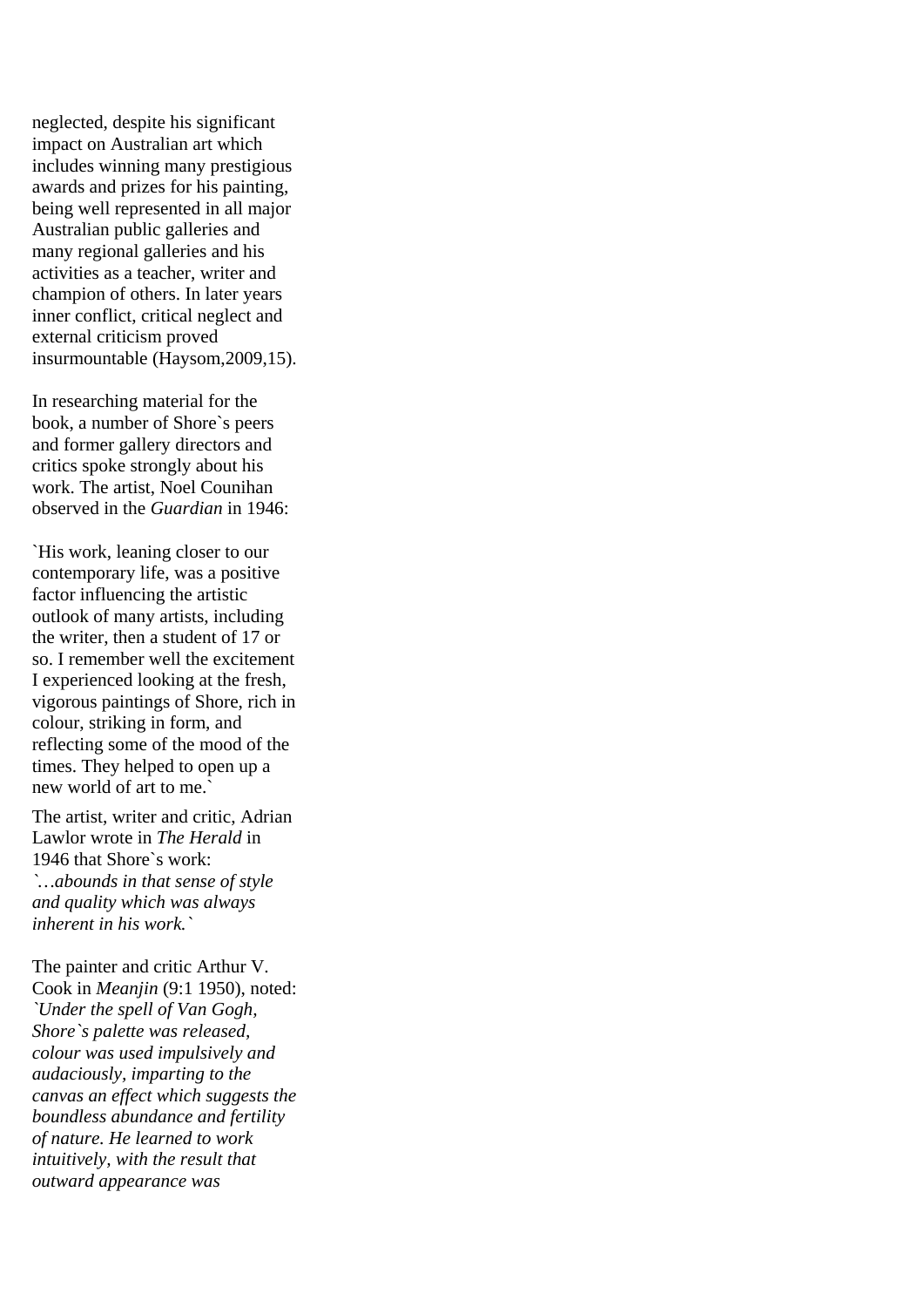*subjugated to the more pressing vision of the mind. The ardent rapidity of his brush has in his best work been sufficient for the task.`* 

Eric Westbrook, a former director of the National Gallery of Victoria wrote in a - *Personal letter* to Shore in 1957: *`I have developed a very high regard for your abilities and for your sincere love of the arts…and we (the NGV), must do everything to help you regain your rightful place as one of the country`s leading painters. `*

The prominent artist and critic John Brack stated of Shore`s later landscape paintings in a review in *The Age* in 1957: *`…it has always been the mark of the heavyweight to countermand the rules, and we can be grateful that there is one with enough skill and courage left to do it.`*

The flamboyant Patrick McCaughey, critic, former academic and director of the National Gallery of Victoria wrote in a 1977 exhibition catalogue titled, *The Later work of Arnold Shore*:

`… he played an important part in establishing more enlightened attitudes to contemporary art…his role as pioneer modernist, as teacher and critic has unfairly outweighed his reputation as a painter…these later works come with the shock of a new discovery. revealing a different, more complete and more moving artist than hitherto. `

Similarly, a former esteemed senior curator of Australian art at the National Gallery of Victoria, Brian Finemore wrote in his book *Freedom from Prejudice* (1977):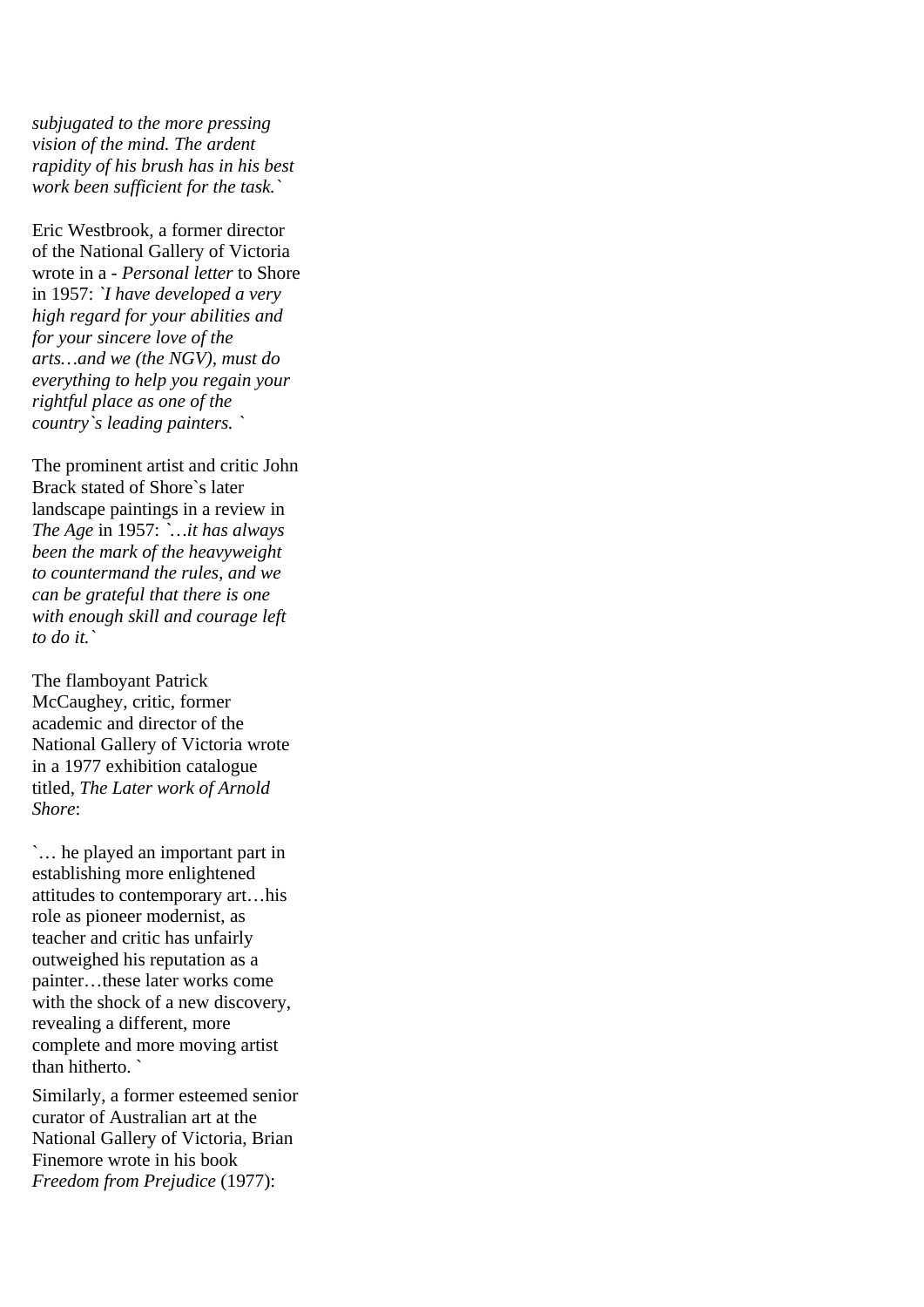`Shore`s real importance lies in his paintings. At his best his works have a spontaneity and vitality which emphasises the living quality of those things he most liked to paint: flowers, gardens, and the growing vigour of the enveloping bush.`

Given these endorsements why is Shore`s work not more widely acknowledged?

## **SYDNEY INNOVATORS WERE FIRST**

As previously stated, Melbourne`s innovators lagged behind Sydney`s modernists. Whilst Shore and Frater`s contribution have often been noted in writings on Australian art, they have not been extensively contextualized. Australia in the 1920s was insular, both internally and externally, as a tyranny of distance from the centers of activity in Europe and America, let alone Australia`s capital cities, proved problematic. The deeds of innovators and those of more radical persuasion in Sydney were essentially invisible to artists in Melbourne, and vice versa. Innovation in art was not sought from within, but rather from overseas, but even then it was not extensive or fully appreciated. In addition, there were petty suspicions and rivalries evident between Sydney and Melbourne, leading to a bunker mentality.

The imperatives driving artistic innovation in Europe were vastly different to life experienced in Australia. Further there was limited access to innovative works in public collections due to conservative collection approaches, which in some instances, perceived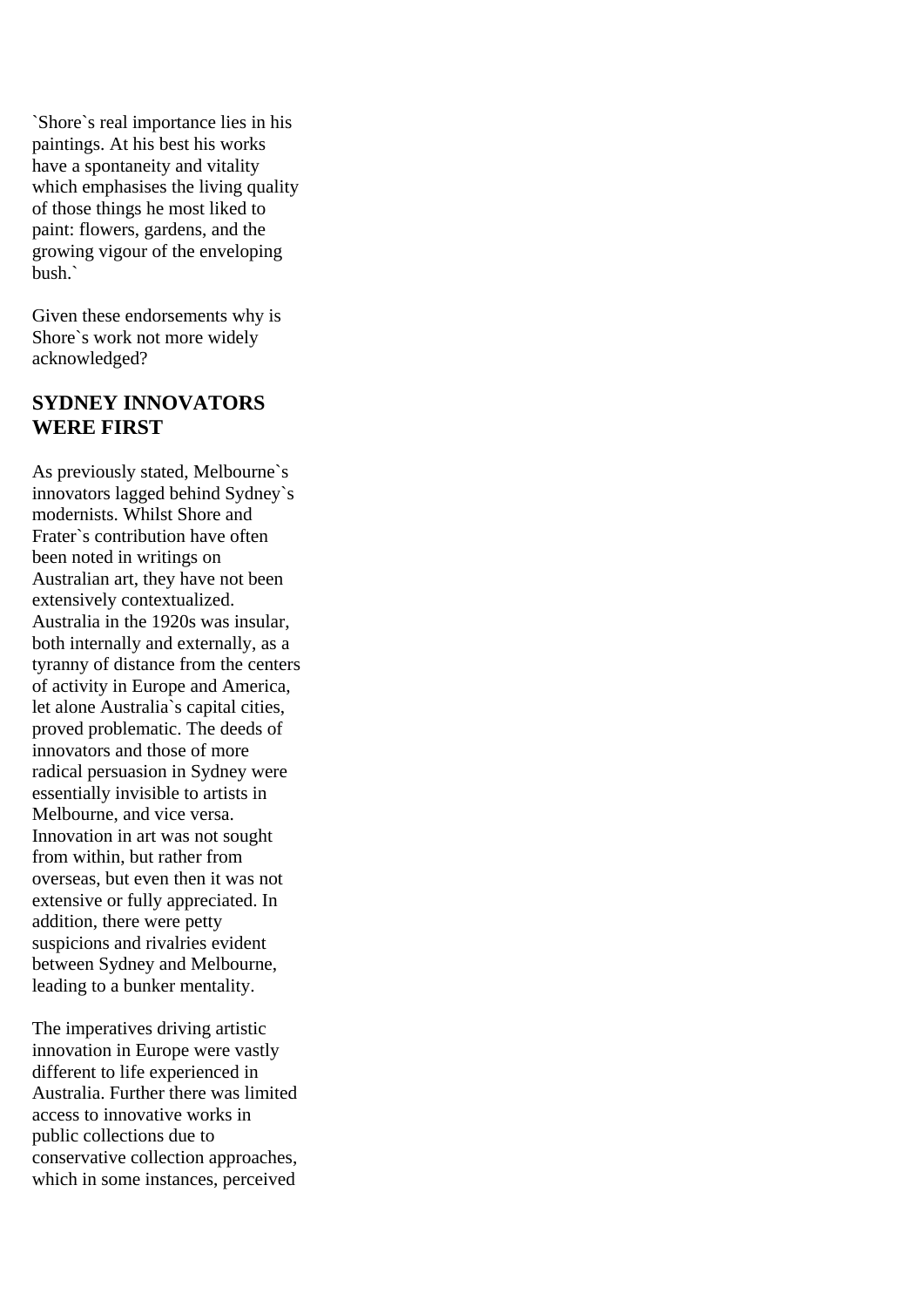modernist art as a Jewish plot to flood the market with inferior art. High quality posters and reproductions were few and far between. The stranglehold of conservative forces actively reinforced the 19th Century values of egalitarianism, mateship, and a cloying idealized and romanticized approach to the Australian bush. These values assumed currency and mythic proportions through the links made with World War 1 and the Gallipoli campaign, which were firmly established and reinforced by the Anzac legend.

Melbourne`s younger artists, disenchanted with the conservative teaching at the National Gallery Art School, were attracted to the depictive art underpinned by scientific theory, music and literature as espoused by its fanatical zealot, the Scotsman, Max Meldrum. Worldly and self assured, Meldrum articulated a rigid, five tonal painting theory that drew upon Corot and the Old Masters. Shore was drawn to Meldrum`s techniques and wide artistic knowledge. A student at the National Gallery Art School from 1912, Shore like a number of other younger artists was seduced by Meldrum`s theoretical posturing and the strong mimetic paintings he produced. Shore left the Gallery School in 1917 and joined Meldrum`s School. Shore was young and impressionable due to a restricted upbringing; Meldrum seemed like a breath of fresh air.

Shore studied under Meldrum for five years culminating in teaching his approach to other students. However, Frater`s cynicism and Shore`s expanded world view led to a questioning of Meldrum`s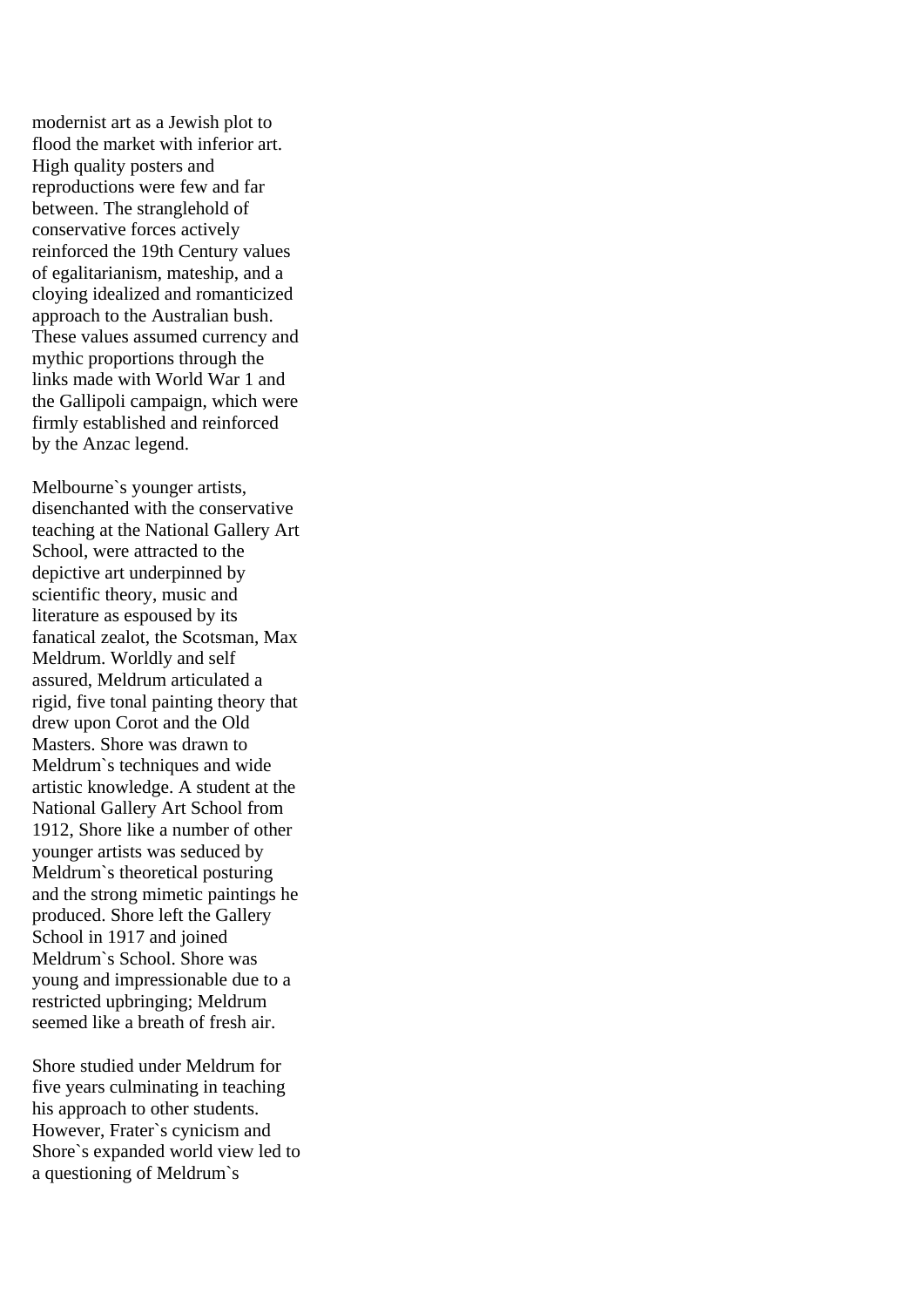methods. The approach had limitations. The limited tonal range failed to account for high light tinting. Shore`s study of past art, reinforced by his love of classical music, revealed a depth of form and feeling absent in Meldrum`s approach. Meldrum`s zeal and persuasiveness effectively drew younger artists to his approach which, as a consequence, meant that they avoided further explorations, which may have led them to discovering the postimpressionists earlier.

In 1923 Shore and Frater struck out on their own investigations reading, studying and absorbing as much about other artists that they could. From 1924 on both artists began to experiment after exposure to reproductions of Cezanne and Van Gogh in Sir William Orpen`s *Outline of Art* magazine.

If modernism was predicated on aesthetic innovation and change, then the earliest practitioners are those given most prominence. However, a more inclusive context that takes into account sociohistorical circumstances would recognize the activities operating in Sydney and Melbourne as significant, rather than overly focus on Sydney and its early innovators.

Various theoretical perspectives fall short of accounting for historical amnesia. Institutional theorists Dickie (1997, 2000) and Danto (1981, 1997) have written extensively about what makes an object a work of art. The role of the art gallery (the institution) provides a consecratory role through institutional fiat. Simplistically, if its in a gallery and is designated as art, then it is. Duchamp`s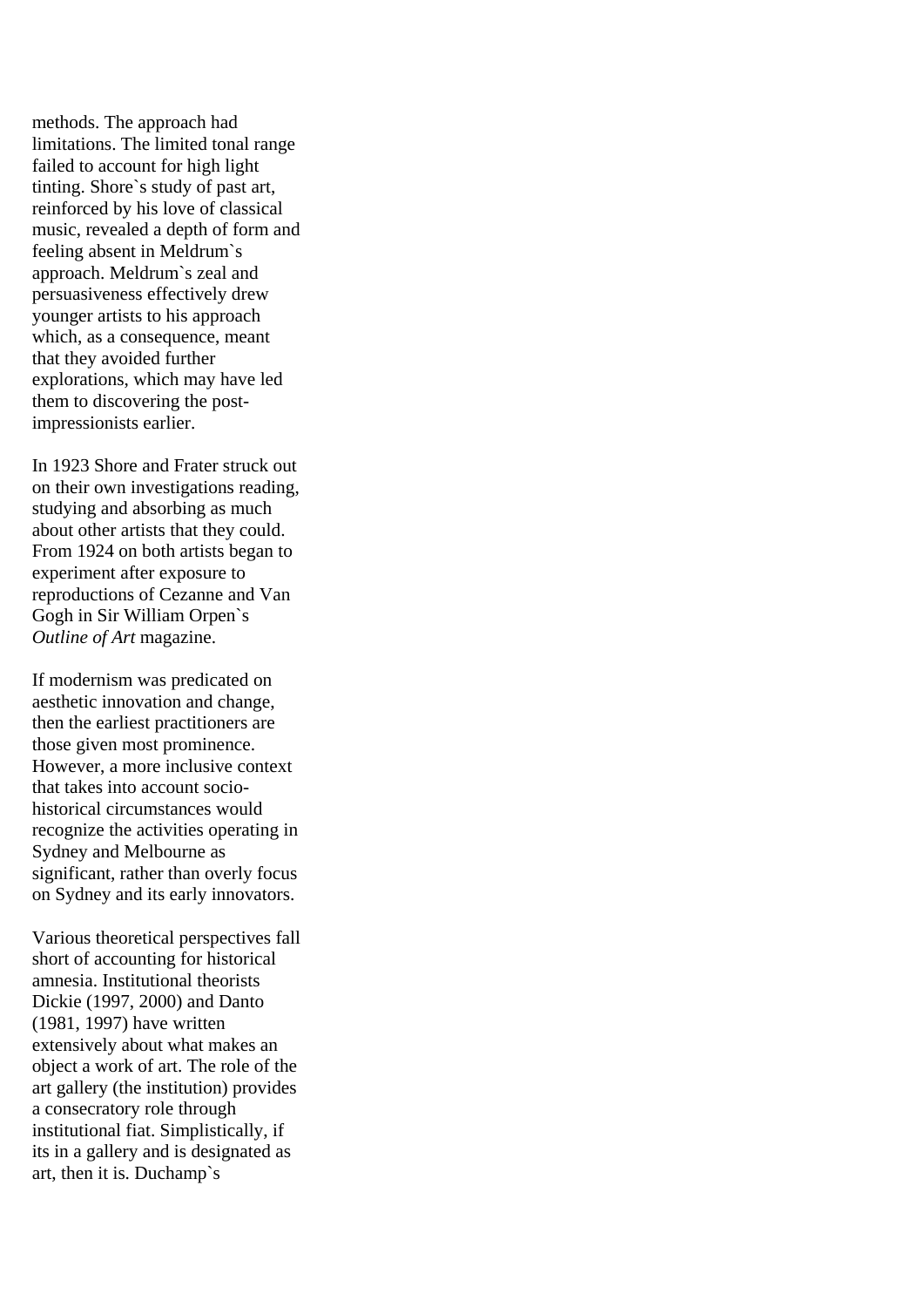celebrated *readymade* urinal is often cited as a prime example of this position.

More usefully, a sociology of culture perspective (Alexander, 2003; Becker,1982; Bourdieu,1993; Crane, 1987;Woolf,1981) acknowledges the influences and roles of the art world and its functionaries – artists, curators, writers, academics, collectors, critics, gallery directors, publishers, and so on. These various functionaries can be gatekeepers who actively influence and promote particular sectors, movements or artists, either by commission or omission.

At this point I have suggested two reasons for Shore`s marginalisation. Firstly, Melbourne`s innovators lagged behind Sydney`s modernists and hence have been overshadowed in the pantheon of Australian art history. Secondly, art institutions selectively present their collections.

## **SELECTIVE TRADITION**

The cultural theorist Raymond Williams (1961: 69) observed that a lived culture within a particular time and place, and the recorded culture, a legacy left by art works and everyday material, are subject to a selective tradition. Such a tradition promotes, acknowledges and ignores aspects of the lived and recorded culture of a defined period. It is not only a selection but an interpretation. Shore`s legacy to Australian art has often fallen prey to a selective tradition that has failed to fully appreciate his contribution.

Hence art world functionaries can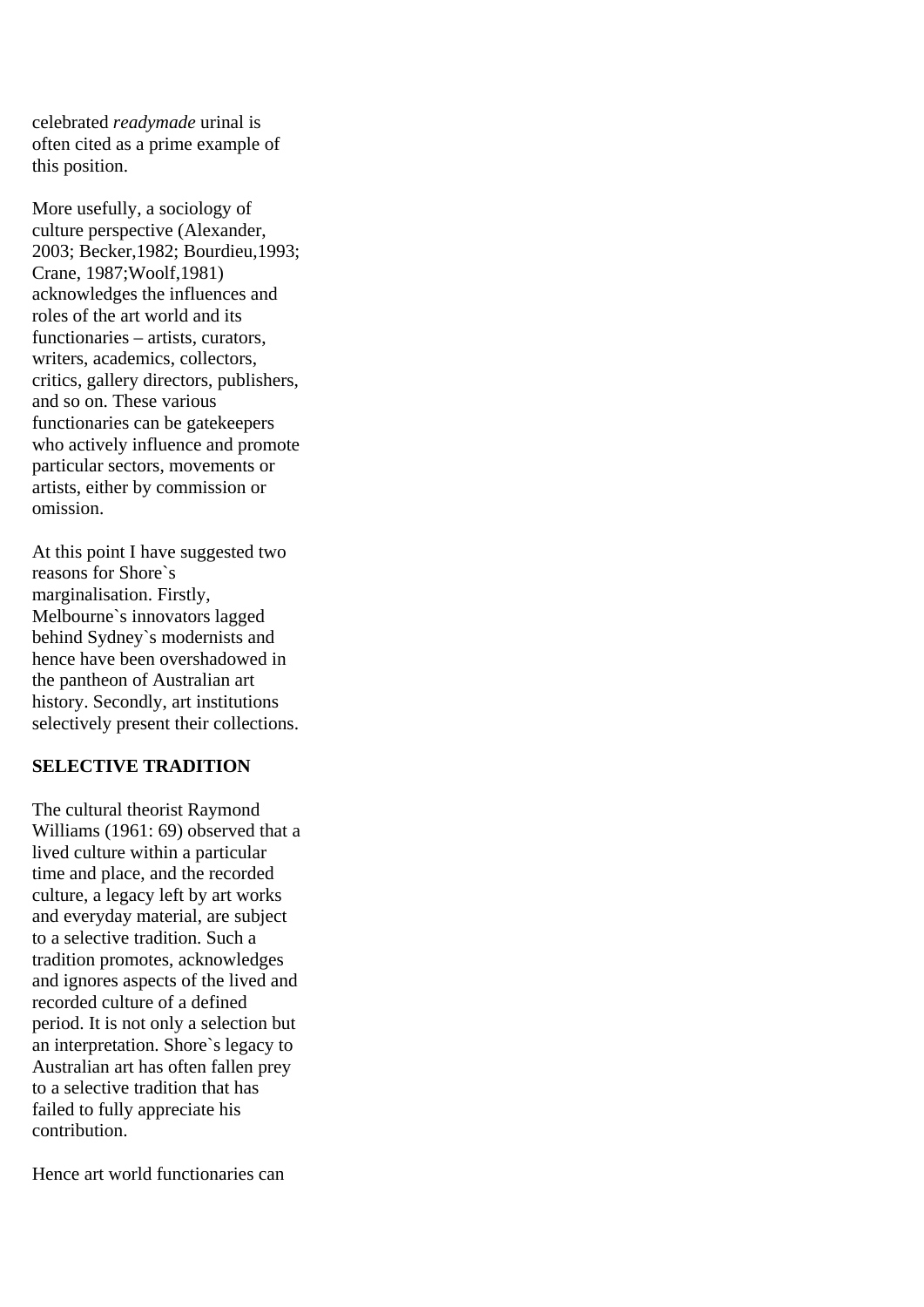make artists and their works visible or invisible. Ironically Shore was both praised by radical and conservative artists, critics, curators and gallery directors yet today his work has been largely hidden. More concerning, however, is that the National Gallery of Victoria (NGV) owns thirteen of his works, none of which are on display. The Art Gallery of New South Wales on the other hand has Shore`s paintings on display.

#### **INSTITUTIONAL COMPROMISE**

#### **COLLECTOR AS ARBITER**

A significant part of the NGVs display of Australian art is taken up by the Joseph Brown collection. Whilst the collection has some good works, a requirement for the collection being given to the NGV was that it remain intact in the designated location. This raises the issue of the role of the collector in being the sole arbiter of taste, and the unofficial chronicler of the NGVs history of Australian art. Early exponents of modernist practice in Australia, the Sydney based, Roland Wakelin and Grace Crossington Smith are represented in the Joseph Brown collection which is appropriate, but is only part of the story. The NGV is Melbourne`s premier art institution. The absence of the display of early Melbourne modernists, not only distorts the historical perspective, but also denies and hides the telling of the Melbourne story. Further, the Melbourne story is another thread that sheds light on the politics and parochialism of Australian art in the early part of the 20th century. In short, the NGV has a vanity based collection of Australian art,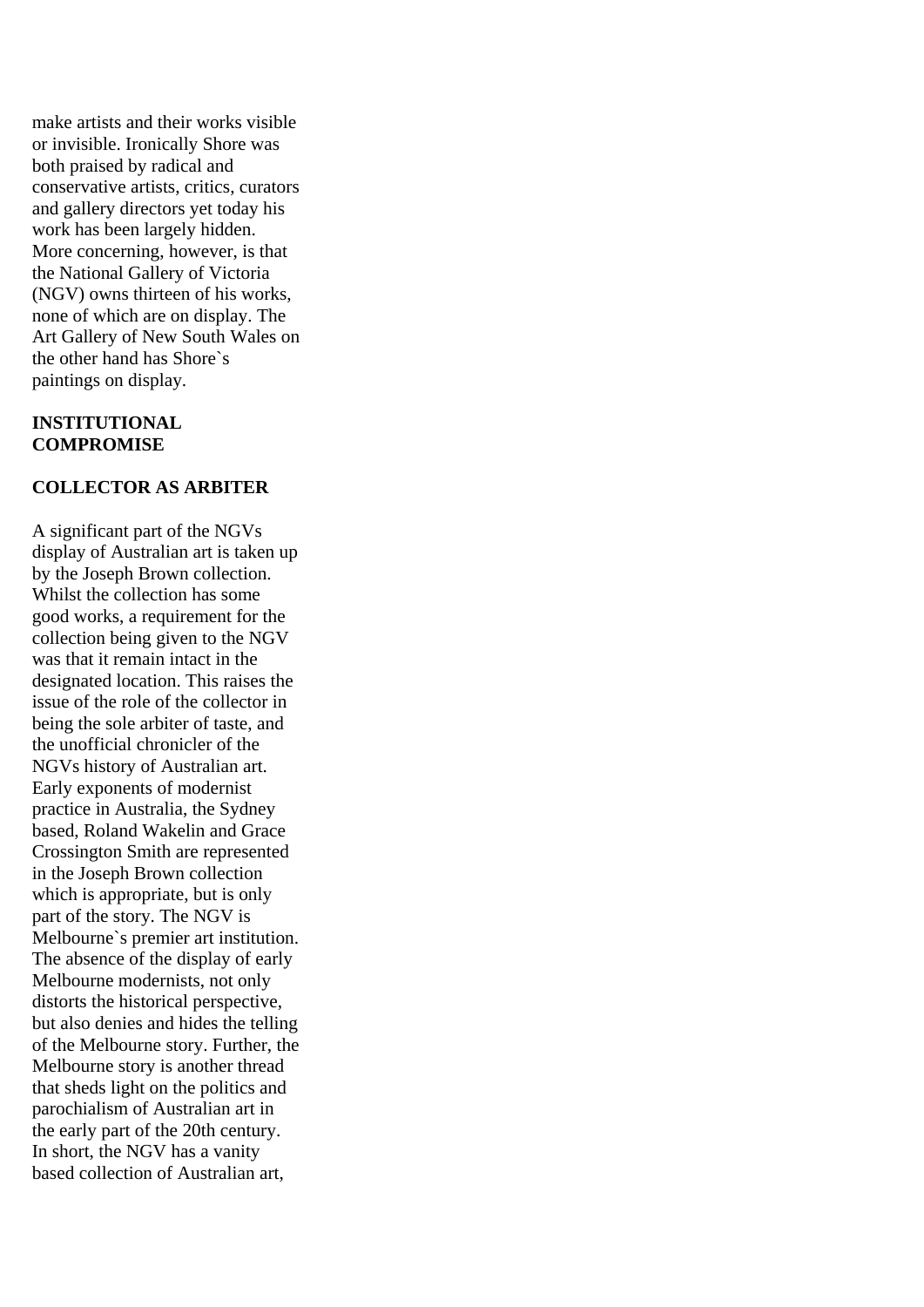based on a collectors works and which is named in his honor. It precludes a more complete understanding of our cultural heritage, and opens up the charge that the NGV is not a representative public collection, even though heavily reliant on public funds.

#### **COLLECTOR AS STIPULATOR**

The lack of additional space to the Joseph Brown collection space means that alternative readings, critiques, reassessments and reappraisals are unable to be accommodated. Given that the NGV has thirteen Shore`s, as well as works by other Melbourne modernists, this means that a collectors works determine the historical perspective. In effect, the NGV has signed over the focus of their holdings to a collectors conditional ultimatum. Thus, independent selection or curatorial input is denied. More insidiously, the promotion and consecration of certain artists over others enhances their cultural cache, and hence monetary value. Indeed, Joseph Brown`s marketing approach as an art dealer in the 1960s, was to carry stock holdings of artists works in order to drive up the prices due to scarcity and limited availability (Van den Bosch,2005:49).

## **SPATIAL CONSTRAINTS**

Increasingly the NGV is hamstrung by space and structural decisions. In July 1997 the Liberal Government under the leadership of Jeff Kennett, and the NGV director Timothy Potts, announced the establishment of a dedicated gallery for Australian art at Federation Square. The decision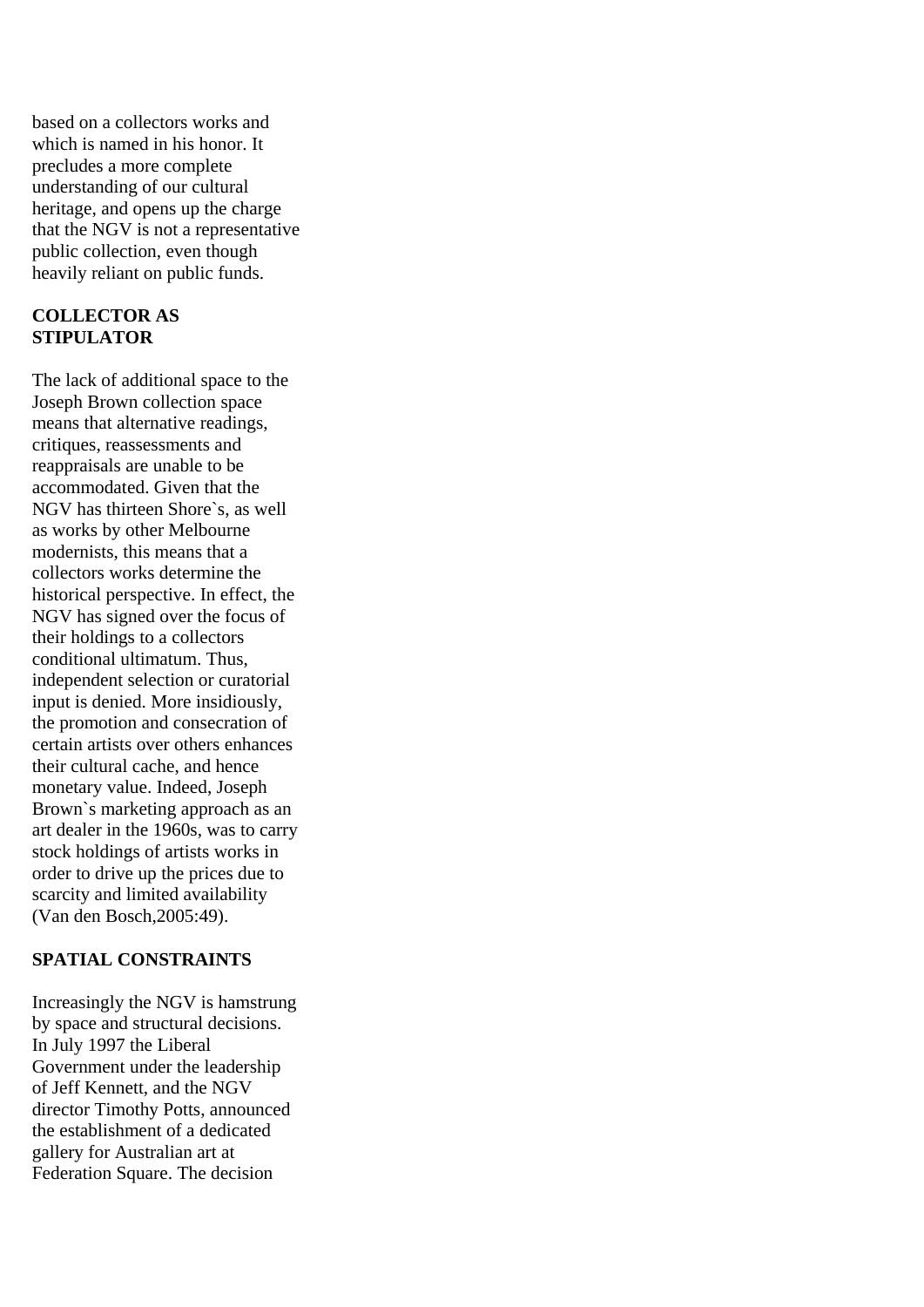was met with some derision in the art world with concern that Australian art was separated from its international counterparts, thus eliminating a broader cultural reading (Van den Bosch, 2005:144- 6). Nevertheless, given the separation that now exists, an internal dialogue between different readings of Australian art would prove valuable. Alas, it is increasingly left to the Regional Galleries to facilitate and foster alternative histories and readings on Australian art and artists.

## **CURATORIAL PREJUDICE**

Interestingly the recent major touring exhibition on Australian tonalism, *Misty Moderns*, which looked at Max Meldrum and various artists, including Shore, began at the Art Gallery of South Australia and ended at the National Gallery of Australia (NGA) in Canberra. The Victorian showing was not at the NGV, but rather, the McClelland Gallery in Langwarrin, an outer suburb of Melbourne. Why not the NGV? One can speculate. As one of the shows curators observed there is still residual hostility shown towards Max Meldrum and those associated with his teaching. Did the NGV reject the exhibition? Was the lack of space for showing the works problematic? However, a more charitable perspective relates to the associations forged between the appointment of the director of the NGA, Ron Radford, who previously worked at the Art Gallery of South Australia, and which would have made it easier to secure the NGA as a touring space .

#### **OUT OF STEP WITH THE**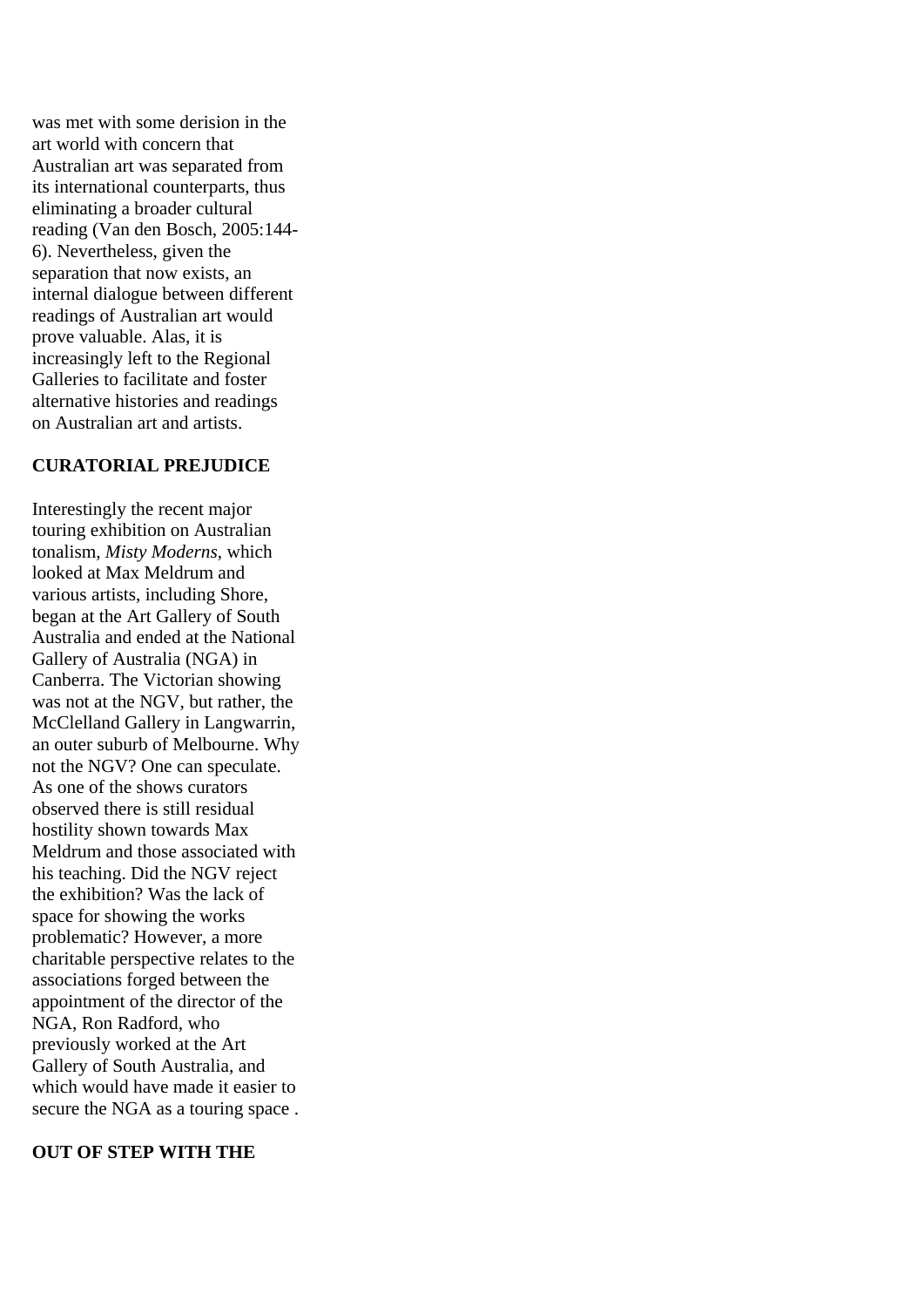#### **TIMES**

Another reason that Shore`s work has been hidden is that his steadfast approach to landscape from the late 1930s went against the fashions of the day, wherein artists embraced surrealism and expressionism that addressed the human condition, a strong theme emerging from the horrors of the second world war. Thus, Shore appeared as an artist out of step with his times. His association with the more conservative Australian Academy of Art and the Victorian Artists` Society added to his marginalisation.

Whilst much of the detail of Shore`s activities have remained hidden, the truly under-recognised contribution he has made through his art was his perceptual and innovative *alla prima* response to the Australian landscape. From the late 1930s he principally focused on painting landscapes after winning awards for his portraits and still life compositions. His distinctiveness was to place the viewer in the landscape so as to experience the rhythms and patterns of nature as a living organism. Shore provided a bridge between the Australian Impressionists and the Angry Penguins; his vertical bush compositions preceded those of Fred Williams. He engaged the senses with his deft and exuberant use of color and texture.

In Shore`s best work, the urgent jabs, marks and drawing into the surface, add an immediacy and energy that brought his subjects to life; the heat haze, the buzzing, whirring sounds of insects, the play of light on the leaves and blades of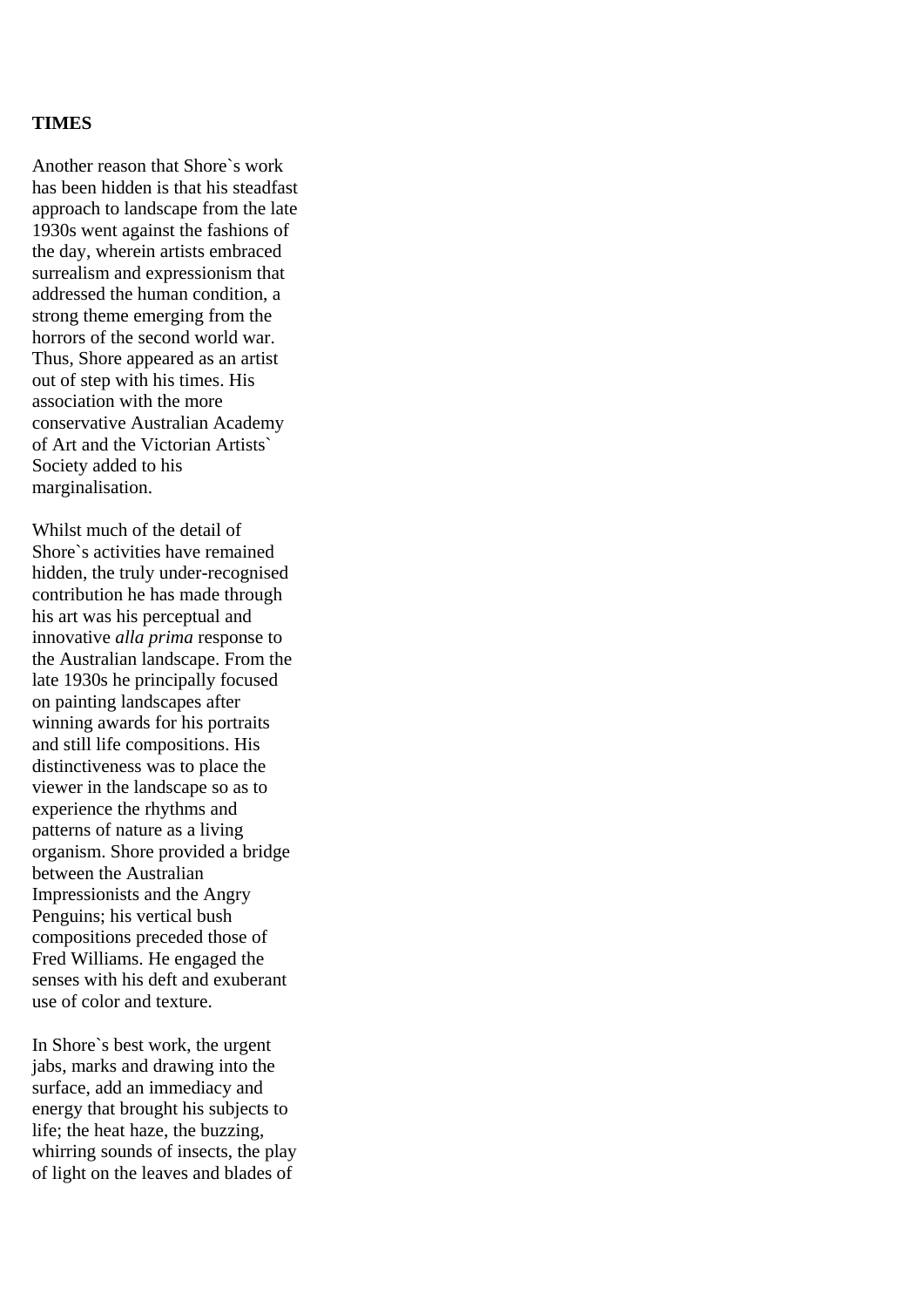grass. The use of atmospheric perspective to achieve depth, and the subtle tints and tones, or conversely his intense color palette, transformed and breathed life into the mundane and ordinary subject, resonating in his best landscapes. These were not paintings that celebrated sentimentality. Nor in many paintings did they incorporate elements pertaining to human intervention. Rather they are riotous celebrations of nature, in light, color and surface.

Hopefully the book *Arnold Shore – Pioneer Modernist* will go some way to restoring interest and reassessment of a largely hidden and forgotten artist, whose larger place in Australian art history has yet to be more fully appreciated. Unfortunately it is most often the academy, and not the prime art institutions, that are leading the charge for unearthing hidden or neglected historical figures.

#### **BUT WHAT OF THE FUTURE –ART/FASHION/GLOBAL MARKETS**

As Van den Bosch (2005) and Robert Hughes (1992) has repeatedly pointed out, the shift from art as autonomous under the period broadly defined as modernism, to the absorption with commerce and fashion in a postmodern era that facilitated interactions between high art and popular culture, the market and economics, has located art and its activities as complicit with commodified practices. For example, the franchise - branding gallery concept, exemplified in the Guggenheim, the Tate, and the Louvre, cultural tourism, the Art Fairs, the dealer – collector -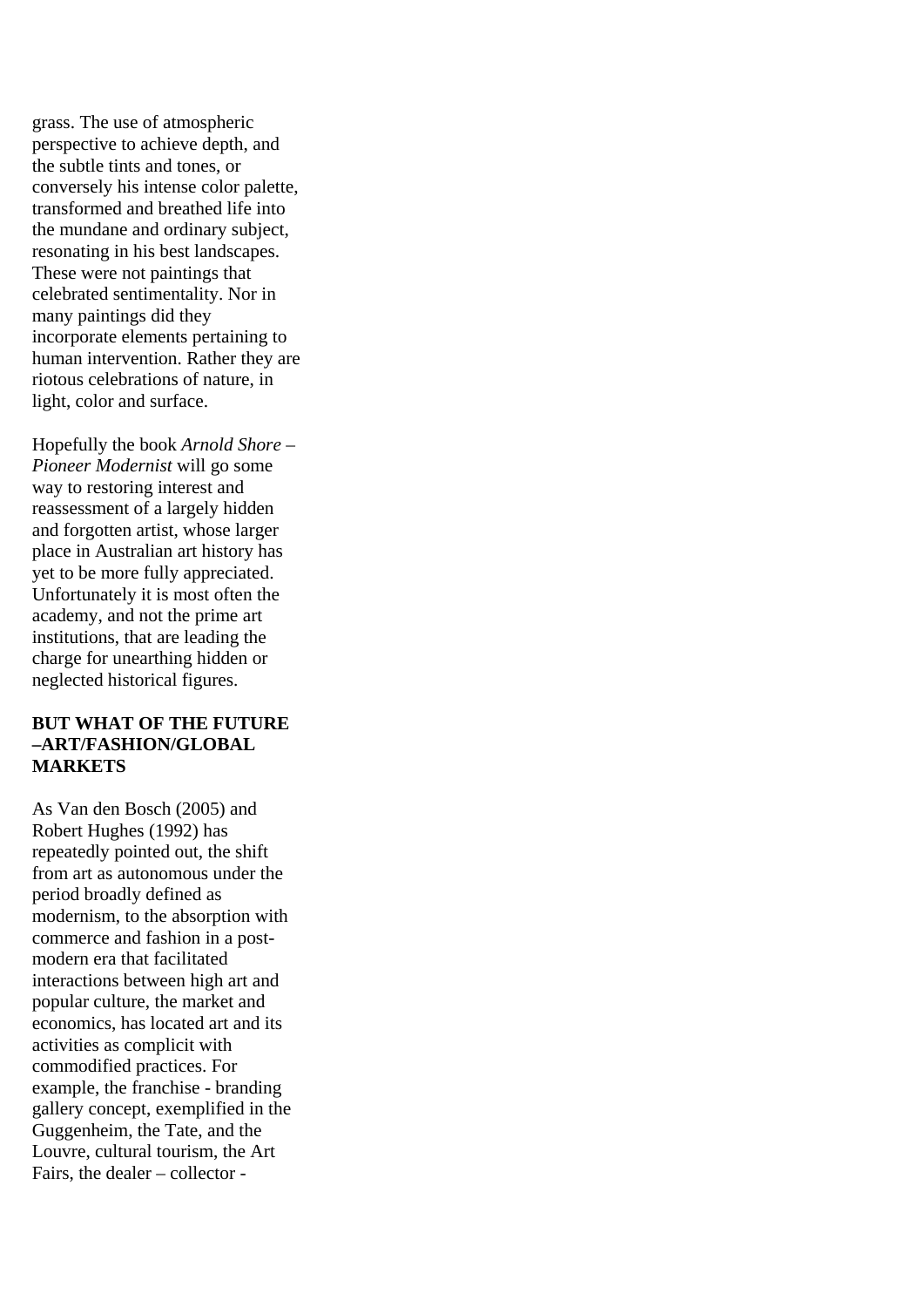entrepreneur Charles Saatchi and the YBrits global promotion, proliferating Biennales (Stallabrass,2004;2006;Werner, 2005) and the artist as unabashed self-promoter and circus ringmaster, a la` Koons, Kostabi and Hirst . As Twitchell observed since the 1960s, `as our culture started moving from a gatekeeper to a ticket-taker culture, from a custodial culture to an entertainment culture, the museum was forced to compete for what became the modern patron, the shopping tourist (Twitchell, 2004: 225-6). Such shifts are enmeshed in market economics, globalised politics and spectacle capitalism. Increasingly what we see is often subject to cultural economic imperatives, or at the behest of financial power brokers. Art is in danger of becoming a plaything in the service of gimmickry; the regional story subsumed by global homogeneity, spectacle or curatorial convenience and abnegation.

As Smith(2009), Hughes(1992) and Van den Bosch(2005) observe, the shift in the late 20th century from the dominance of the primary market (the commercial gallery), to the convergence with the secondary market (the auction house), in a global context, has led to massively inflated prices and an emphasis on contemporary practice. The Tate Modern opened in London in 2000 and has been enormously successful in attracting crowds to its shows, but is in danger of being damned by its success and the expectations of its audiences. The challenge faced by major public galleries is to maintain their relevance in the face of mass entertainment options. Their once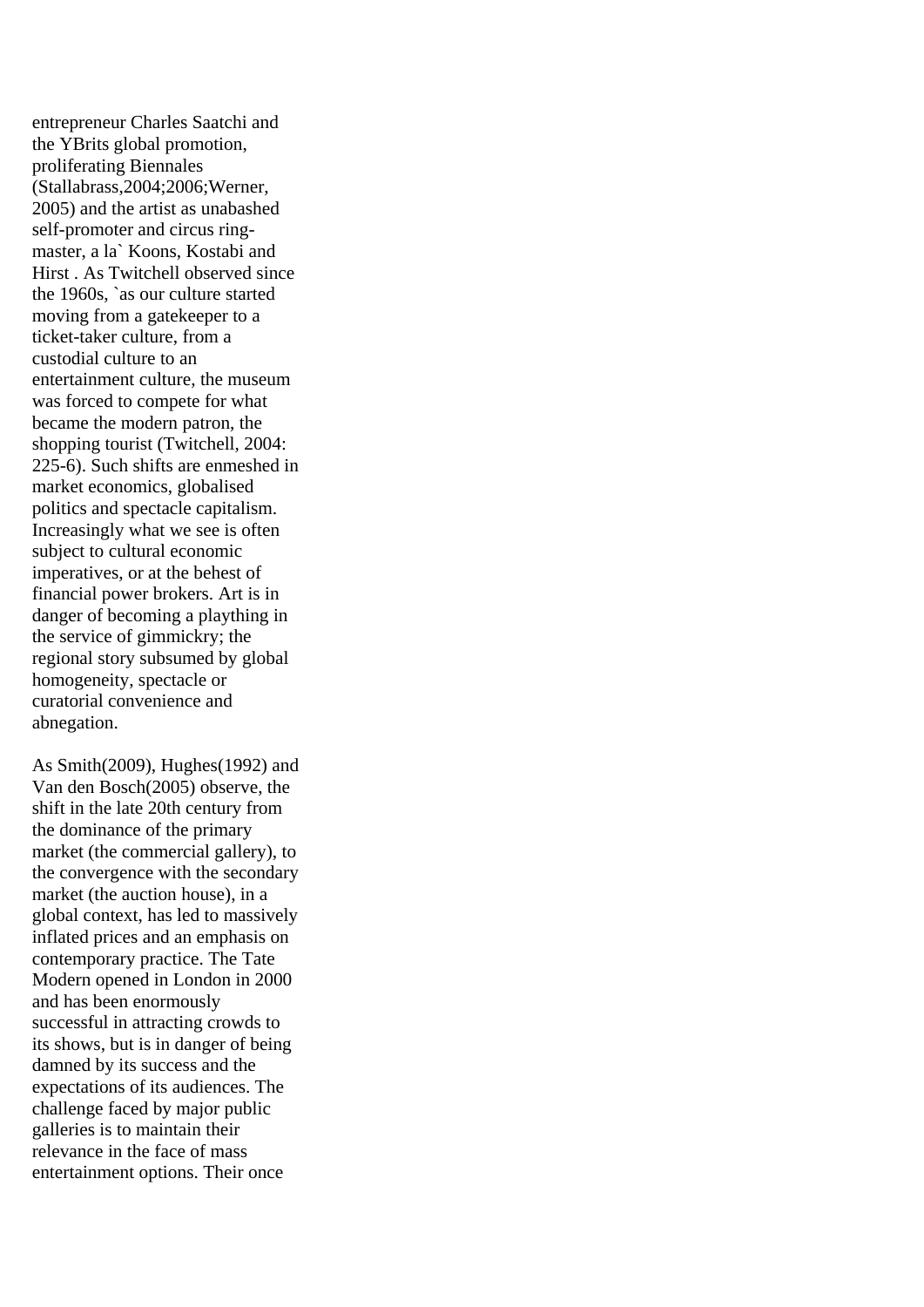clearly defined role of maintaining representative collections is now stretched to embrace pluralistic contemporary innovation; time will determine as to whether the Emperor is wearing any clothes, and that innovation for its own sake is not the only rationale.

Importantly, artists like Shore need to be re-examined, and the broader cultural context of their practices as representing modes of activity at a given cultural moment not be lost to a convenience of forgetting, curatorial abandonment , or glib dismissal. The selective tradition needs to be a more inclusive and considered one. If not, our cultural history and memory are in danger of becoming massively distorted and hidden from future generations.

#### **Bibliography**

Alexander, Victoria (2003) *Sociology of the Arts* (Oxford: Blackwell Publishing)

Becker, Howard (1982) *Art Worlds,* (Los Angeles: University of California Press)

Bourdieu, Pierre (1993) *The Field of Cultural Production* (Cambridge: Polity Press)

Carter, Michael& Geczy, Adam(2006) *ReFraming Art*, (Sydney: UNSW, Press)

Crane, Diane (1987) *The Transformation of the Avant-Garde* (Chicago: University of Chicago Press)

Danto, Arthur (1981) *The Transfiguration of the commonplace; A Philosophy of Art*, (Cambridge, Massachusetts: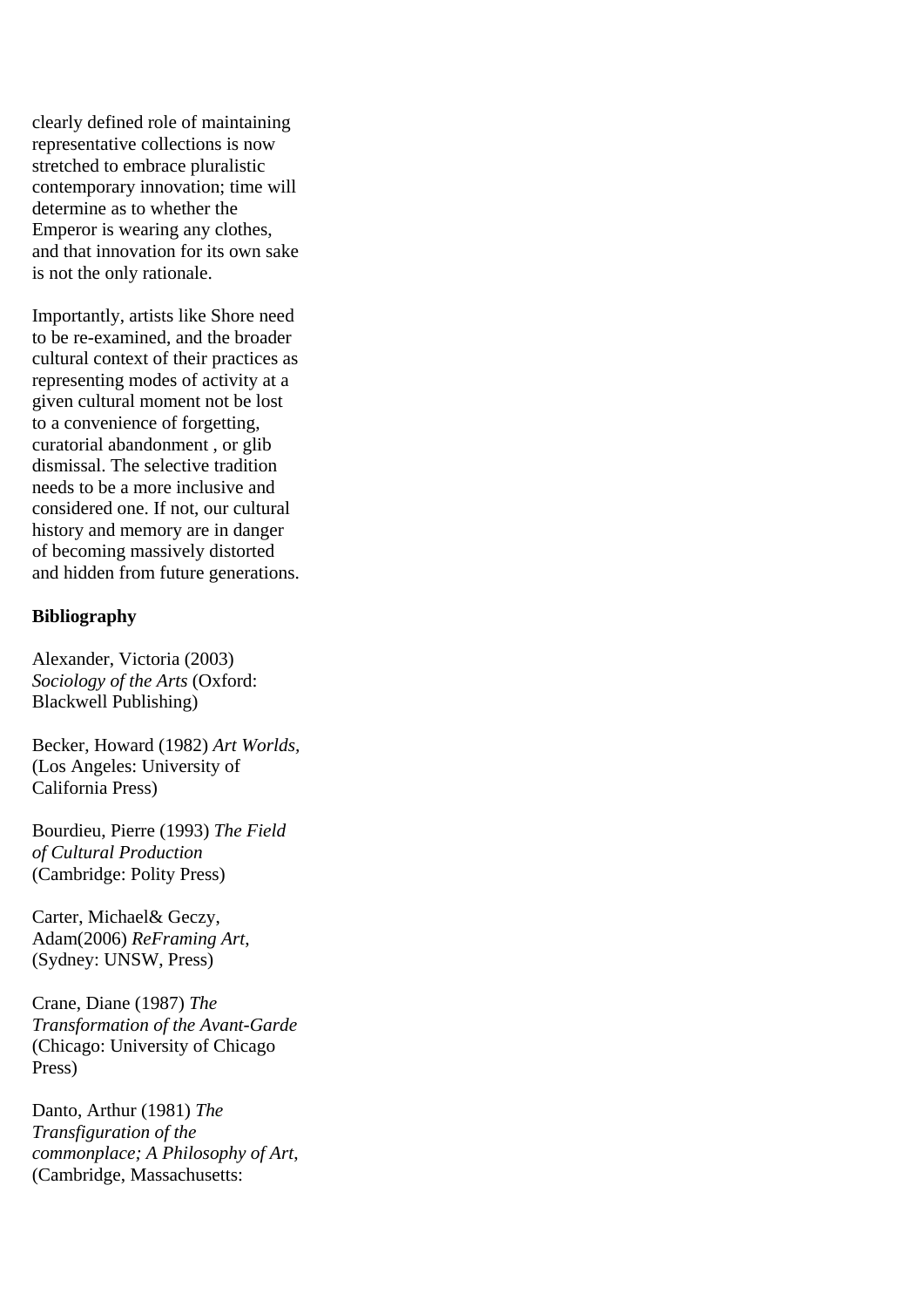#### Harvard University Press)

Danto, Arthur (1997) *After the End of Art: Contemporary art and the pale of history* (Princeton: Princeton University Press)

Dickie, George (1997) *The Art Circle:* second edition (Evaston, Illinois: Chicago Spectrum Press)

Dickie, George (2000) *Art and Value* (British Journal of Aesthetics, Volume 40, No. 2, April, pgs. 228-241)

Fitzgerald, Michael (1995) *Making Modernism* (New York: Farrar, Straws and Giroux)

Haysom, Rob (2009) *Arnold Shore: Pioneer Modernist* (Melbourne: Macmillan)

Hughes, Robert (1992) *Nothing if not critical*: second edition (New York:

Penguin Books)

Robertson, Iain & Chong, Derrick., ed`s (2008) *The Art Business* (London: Routledge)

Shell, Marc (1995) *Art and Money* (Chicago: University of Chicago Press)

Smith, Terry (2009) *What is Contemporary Art* ( Chicago: University of Chicago Press)

Stallabrass, Julian(2004) *Art Incorporated* (Oxford: Oxford University Press)

Stallabrass, Julian(2006) *HighArtLife* :second edition (London: Verso)